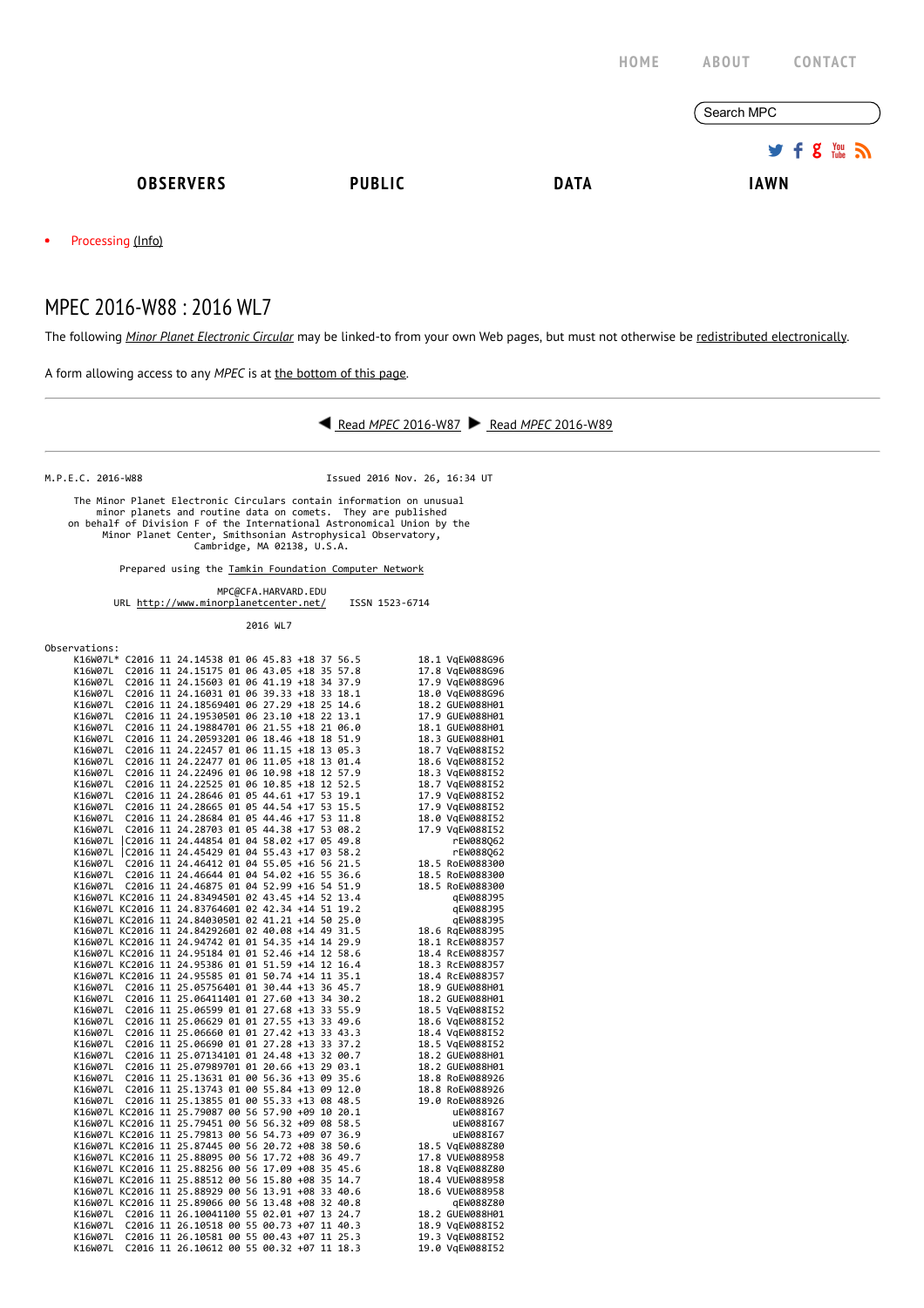|  |  | K16W07L C2016 11 26.10779900 54 58.54 +07 10 33.5 |  |  |  | 18.8 GUEW088H01 |  |
|--|--|---------------------------------------------------|--|--|--|-----------------|--|
|  |  | K16W07L C2016 11 26.12024300 54 52.66 +07 05 44.8 |  |  |  | 18.0 GUEW088H01 |  |
|  |  | K16W07L C2016 11 26.12378500 54 50.99 +07 04 22.5 |  |  |  | 18.0 GUEW088H01 |  |
|  |  | K16W07L C2016 11 26.12918 00 54 49.44 +07 02 23.6 |  |  |  | 18.1 VgEW088G96 |  |
|  |  | K16W07L C2016 11 26.13367 00 54 47.30 +07 00 39.2 |  |  |  | 17.9 VgEW088G96 |  |
|  |  | K16W07L C2016 11 26.13798 00 54 45.25 +06 58 58.8 |  |  |  | 17.8 VgEW088G96 |  |
|  |  | K16W07L C2016 11 26.14230 00 54 43.19 +06 57 18.3 |  |  |  | 18.1 VgEW088G96 |  |

Observer details:

300 Bisei Spaceguard Center--BATTeRS. Observers S. Urakawa, T. Nimura. 1.0-m<br> $f/3.0$  reflector + CCD.

- 
- 

f/3.0 reflector + CCD.<br> [926 Tenagra II Observatory.](http://www.tenagraobservatories.com/) Observers M. Schwartz, P. R. Holvorcem. Measurer<br>
M. Schwartz. 0.81-m f/7 Ritchey-Chretien + CCD.<br> [958 Observatoire de Dax.](http://www.astrosurf.com/obsdax) Observers P. Dupouy, J. B. de Vanssay. Measure

H01 Magdalena Ridge Observatory, Socorro, Observers W. H. Ryan, E. V. Ryan.<br>Measurer W. H. Ryan. 2.4-m f/8.9 reflector + CCD.<br>I52 Steward Observatory, Mt. Lemmon Station. Observer J. A. Johnson.<br>Measurers E. J. Christensen

 $+$  CCD.

J57 Centro Astronomico Alto Turia, Valencia. Observers V. Mas, G. Fornas. Measurer A. Carreno. 0.40‐m f/10 Schmidt‐Cassegrain + CCD. [J95 Great Shefford.](http://www.birtwhistle.org/) Observer P. Birtwhistle. 0.40‐m f/6.0 Schmidt‐Cassegrain

+ CCD.<br>Q62 iTelescope Observatory, Siding Spring. Observers L. Buzzi, P. Concari,<br>S. Foglia, G. Galli, M. Tombelli. 0.15-m f/7 refractor + CCD.<br>Z80 Northolt Branch Observatory. Observer G. Wells. Measurer D. Bamberger.<br>0.1

Orbital elements:

| 2016 WL7                                              |                                                                                                                                                                                                                                                                                                                                              |                      | Earth MOID = $0.0149$ AU                      |              |  |  |  |  |  |
|-------------------------------------------------------|----------------------------------------------------------------------------------------------------------------------------------------------------------------------------------------------------------------------------------------------------------------------------------------------------------------------------------------------|----------------------|-----------------------------------------------|--------------|--|--|--|--|--|
| Epoch 2017 Feb. 16.0 TT = JDT 2457800.5<br><b>MPC</b> |                                                                                                                                                                                                                                                                                                                                              |                      |                                               |              |  |  |  |  |  |
| 8.96408<br>м                                          | (2000.0)                                                                                                                                                                                                                                                                                                                                     | P                    | Q                                             |              |  |  |  |  |  |
| 0.90698168<br>n                                       | Peri. 266.03857 -0.84255581                                                                                                                                                                                                                                                                                                                  |                      | $-0.51587871$                                 |              |  |  |  |  |  |
| 1.0569888<br>a                                        |                                                                                                                                                                                                                                                                                                                                              |                      |                                               |              |  |  |  |  |  |
| 0.1855572<br>e                                        | Node 242.84249 +0.53684529 -0.78111266<br>Incl. 10.02056 +0.04355278 -0.35175584                                                                                                                                                                                                                                                             |                      |                                               |              |  |  |  |  |  |
| P<br>1.09                                             | 24.2<br>H.                                                                                                                                                                                                                                                                                                                                   | 0.15<br>G            | U<br>- 6                                      |              |  |  |  |  |  |
| Residuals in seconds of arc                           |                                                                                                                                                                                                                                                                                                                                              |                      |                                               |              |  |  |  |  |  |
| 161124 G96 0.1+ 0.1+                                  |                                                                                                                                                                                                                                                                                                                                              | 161124 300 0.4+ 0.0  | 161125 167 0.2+                               | $0.1 -$      |  |  |  |  |  |
|                                                       |                                                                                                                                                                                                                                                                                                                                              |                      | 161125 167 0.5+                               | $0.1 +$      |  |  |  |  |  |
|                                                       |                                                                                                                                                                                                                                                                                                                                              |                      | 161125 167 0.4+                               | $0.1 -$      |  |  |  |  |  |
|                                                       |                                                                                                                                                                                                                                                                                                                                              |                      | 161125 Z80 0.4+                               | $1.0+$       |  |  |  |  |  |
|                                                       |                                                                                                                                                                                                                                                                                                                                              |                      | 161125 958 0.4+                               | $1.0 -$      |  |  |  |  |  |
|                                                       | 161124 H01 0.4+ 0.1+ 161124 J57 0.4+ 0.1+                                                                                                                                                                                                                                                                                                    |                      | 161125 Z80 0.2+                               | $0.6+$       |  |  |  |  |  |
|                                                       |                                                                                                                                                                                                                                                                                                                                              |                      | 161125 958<br>$0.2+$                          | $1.0 -$      |  |  |  |  |  |
|                                                       |                                                                                                                                                                                                                                                                                                                                              |                      | 161125 958 0.5+                               | $0.1 -$      |  |  |  |  |  |
| 161124 I52                                            | $0.1+ 0.1- 161124$ J57 $1.0+$<br>0.1- 0.2- 161125 H01 0.2+                                                                                                                                                                                                                                                                                   |                      | $0.5+$ 161125 280 0.2+<br>0.0 161126 H01 0.4+ | $0.4 +$      |  |  |  |  |  |
| 161124 152 0.1-                                       |                                                                                                                                                                                                                                                                                                                                              |                      | 161126 H01 0.4+ 0.1+                          |              |  |  |  |  |  |
| 161124 I52<br>$0.1+$                                  | 0.0<br>161125 H01                                                                                                                                                                                                                                                                                                                            | 0.0<br>$0.4 +$       | 161126 I52 0.3-                               | $0.2 +$      |  |  |  |  |  |
| 161124 I52                                            | 0.0 0.1+ 161125 I52 0.2+ 0.0<br>0.2+ 0.1+ 161125 I52 0.2+ 0.1-                                                                                                                                                                                                                                                                               |                      | 161126 I52 0.3-                               | $0.2 -$      |  |  |  |  |  |
| 161124 I52                                            |                                                                                                                                                                                                                                                                                                                                              |                      | 161126 152 0.2+                               | $0.1 -$      |  |  |  |  |  |
|                                                       | 161124 152 0.4+ 0.2+ 161125 152 0.3+ 0.0<br>161124 152 0.4+ 0.1+ 161125 152 0.1+ 0.1+                                                                                                                                                                                                                                                        | 0.0                  | 161126 H01 0.5+                               | $0.1+$       |  |  |  |  |  |
|                                                       |                                                                                                                                                                                                                                                                                                                                              |                      | 161126 H01 0.4+                               | $0.1 +$      |  |  |  |  |  |
| 161124 I52                                            | $0.3 + 0.2 +$                                                                                                                                                                                                                                                                                                                                | 161125 H01 1.1+ 0.1+ | 161126 H01 0.5+                               | $0.1 +$      |  |  |  |  |  |
|                                                       | $161124\ \ 062\quad \ 0.4+ \quad 0.8+ \qquad 161125\ \  \text{H01}\quad \ 0.3+ \quad \ 0.0+ \qquad 161126\ \  \text{G96}\quad \ 0.5+ \quad 0.3+ \qquad 161126\ \  \text{G96}\quad \ 0.4+ \quad 0.3+ \qquad 161126\ \  \text{G97}\quad \ 0.4+ \qquad 0.3+ \qquad 0.4+ \qquad 0.3+ \qquad 0.4+ \qquad 0.3+ \qquad 0.4+ \qquad 0.4+ \qquad 0.4$ |                      |                                               |              |  |  |  |  |  |
|                                                       |                                                                                                                                                                                                                                                                                                                                              |                      |                                               |              |  |  |  |  |  |
|                                                       | $161124 300 0.7+ 0.2- 161125 926 0.1+ 0.2+ 161126 696 0.5+ 0.2+ 161124 300 0.6+ 0.1- 161125 926 0.1+ 0.2+ 161126 696 0.4+ 0.2+$                                                                                                                                                                                                              |                      |                                               |              |  |  |  |  |  |
|                                                       |                                                                                                                                                                                                                                                                                                                                              |                      |                                               |              |  |  |  |  |  |
|                                                       |                                                                                                                                                                                                                                                                                                                                              |                      |                                               |              |  |  |  |  |  |
| Ephemeris:                                            |                                                                                                                                                                                                                                                                                                                                              |                      |                                               |              |  |  |  |  |  |
| 2016 WL7                                              | a,e,i = 1.06, 0.19, 10                                                                                                                                                                                                                                                                                                                       |                      |                                               | $q = 0.8609$ |  |  |  |  |  |
|                                                       | Date TT R. A. (2000) Decl. Delta<br>2016 10 27 02 39 55.3 +56 00 16 0.1420 1.                                                                                                                                                                                                                                                                | r                    | Elong.<br>Phase                               | V            |  |  |  |  |  |
|                                                       | 02 39 55.3 +56 00 16 0.1420 1.1008                                                                                                                                                                                                                                                                                                           |                      | 136.3<br>38.6                                 | 21.7         |  |  |  |  |  |
| .                                                     |                                                                                                                                                                                                                                                                                                                                              |                      |                                               |              |  |  |  |  |  |
|                                                       |                                                                                                                                                                                                                                                                                                                                              |                      | 32.7                                          | 20.2         |  |  |  |  |  |
| .                                                     |                                                                                                                                                                                                                                                                                                                                              |                      |                                               |              |  |  |  |  |  |
| 2016 11 19                                            | 01 33 14.2 +37 53 29                                                                                                                                                                                                                                                                                                                         | 0.05010 1.0307       | 147.2<br>31.3                                 | 19.1         |  |  |  |  |  |
| $\cdots$                                              |                                                                                                                                                                                                                                                                                                                                              |                      |                                               |              |  |  |  |  |  |
| 2016 11 25<br>2016 11 26                              | 01 01 42.3 +13 58 38 0.03381 1.0118                                                                                                                                                                                                                                                                                                          |                      | 136.2<br>42.4                                 | 18.5         |  |  |  |  |  |
|                                                       | 00 55 35.0 +07 54 25 0.03210 1.0086                                                                                                                                                                                                                                                                                                          |                      | 131.9<br>46.7                                 | 18.5         |  |  |  |  |  |
| 2016 11 27                                            | 00 49 09.8 +01 14 45 0.03081 1.0055                                                                                                                                                                                                                                                                                                          |                      | 126.8<br>51.8                                 | 18.6         |  |  |  |  |  |
| $\cdots$                                              |                                                                                                                                                                                                                                                                                                                                              |                      |                                               |              |  |  |  |  |  |
| 2016 12 03                                            | 00 02 39.8 -40 25 53                                                                                                                                                                                                                                                                                                                         |                      | 90.6<br>87.4                                  | 19.9         |  |  |  |  |  |
| $\ddots$                                              |                                                                                                                                                                                                                                                                                                                                              |                      |                                               |              |  |  |  |  |  |
| 2016 12 11                                            | 22 26 53.0 -68 14 16                                                                                                                                                                                                                                                                                                                         | 0.05491 0.9623       | 64.5<br>112.6                                 | 22.1         |  |  |  |  |  |
| $\cdots$                                              |                                                                                                                                                                                                                                                                                                                                              |                      |                                               |              |  |  |  |  |  |
| 2016 12 26                                            | 18 37 10.8 -74 57 48                                                                                                                                                                                                                                                                                                                         | 0.1081<br>0.9203     | 51.7<br>123.1                                 | 24.3         |  |  |  |  |  |

A. U. Tomatic (C) Copyright 2016 MPC M.P.E.C. 2016‐W88

Read MPEC [2016-W87](http://www.minorplanetcenter.net/mpec/K16/K16W87.html) Read MPEC [2016-W89](http://www.minorplanetcenter.net/mpec/K16/K16W89.html)

Display MPEC number: Clear

Enter an [MPEC](http://www.minorplanetcenter.net/iau/services/MPEC.html) number in one of the following forms:

- 1997-B01 (the full form)
- J97B01 (the packed version of the full form)
- B01 (the abbreviated form)